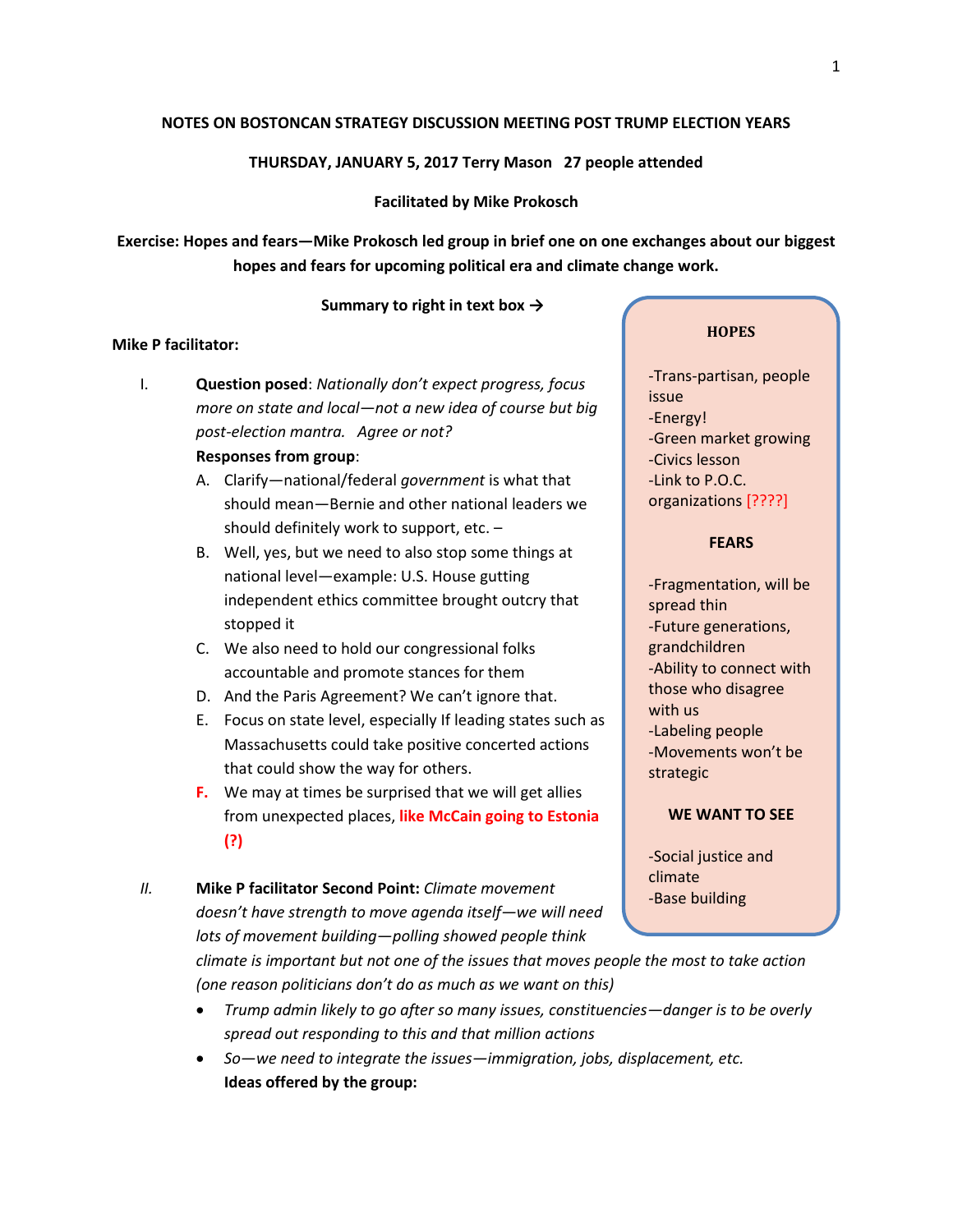- A. Cross movements integration, more with people of color—climate justice—base building—grassroots organizing, and reaching out to people who voted for Trump-
	- Don't label 'people who voted for Trump'—it's a quite diverse category and we should speak more about working people, whether Black, White, Latino, etc.
	- The climate march in NYC was a great example of how the movement became inclusive 350.org has a full-time organizer to address this expansiveness
	- On intersectionality—how do we cross integrate without also playing into identity politics overly—and/or when do we do this, how do we define the 'base' we are building?
- *B. How do we build such an integrated movement?*

## **Mike, Facilitator provided example of how this was done—Dorchester for Peace**

- Started with an anti-racism committee —extensive internal education, quotas about who is in leadership
- Focused on issues that meant peace *in Dorchester*—gang violence, political repression
- Wanted to work with other orgs in Dorchester led by people of color, and stumbled on a way
- No Child Left behind required schools to send names of 'drop outs'—to defense dept for recruitment. We did educational flyers—got us working with Project Hip Hop and got 25% of youth off the list in Dorchester—establishing relationships that continue to this day.

## **Group ideas:**

- A. Show up at other people's events—build working relationships—find an issue where interests overlap—instead of trying to recruit people onto your campaign
- B. Have to be real coalitions—have to be about changing reality, having people put the time in
- C. BostonCAN has pretty good record to date on this—we work in coalition—good relationships with a variety of base building groups but we need to work more
- D. Identifying an underlying analysis that links a number of issues into a shared framework needed, although be careful to make it inclusive rather than offputting to people who are not in your circles—for example, some potential allies will be put off by an 'anti-capitalist' message
- E. Start with a core issue that then you can build around—we need to go to other organizations with our core issues
- *III. Additional ideas and discussion points concerning how best to approach building the local intersectional integrated movement for reaching our goals*
	- A. Some felt focus should be mainly or exclusively on climate change; others felt that economic issues and implications of our issue should always be foregrounded
	- B. **Community Choice Aggregation is definitely a key strategy for BCAN**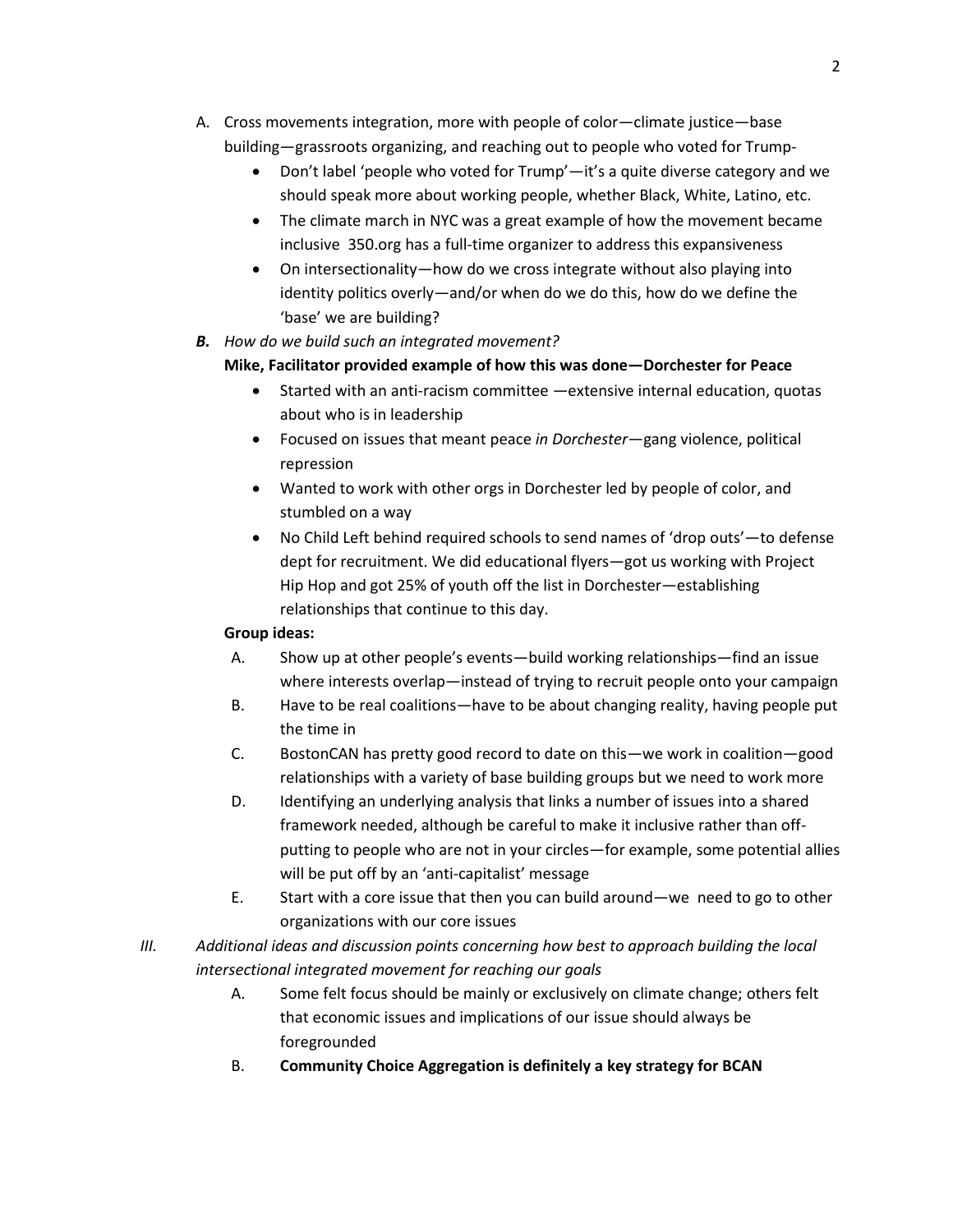- 1. Need to inform ourselves and to clarify some key questions about the Community Aggregation approach and campaign
	- What does community aggregation do for jobs? How does it go beyond being a slogan—'green jobs'—to degree that community aggregation can help drive the market for production of locally sourced renewable energy?
	- Most renewable energy jobs are construction jobs—wire systems, less skilled jobs actually putting them on roofs—BCAN working with those unions through Green Justice-
	- Other jobs in retrofitting and insulation —requires lots of spending low to moderate skilled jobs
- 2. How build the constituency and base on this campaign?
	- Agree that the BCAN group doesn't need to master all details (presentation by Brookline speaker at Kick Off)
	- Rather we need to highlight and to learn from people in other groups what is most appealing about Community Aggregation, what attracts people to it?
	- Health and economics should be part of the message no doubt, but when we go out to other groups' meetings, we ask them what is important, explain basics and see what they ask and highlight
	- Examples—get a locked in price, cleaner, cheaper energy, bill will stay same—can improve asthma, better air, methane bad for health, planet

# **Summary conclusion: we need to do internal education about Community Choice Aggregation, including the jobs it will create, costs, etc.**

- *IV.* Facilitators asked: what other things do you want to bring up that we haven't mentioned *yet?*
	- Electoral politics—Make Trump One Term President, but also local, congressional races are key
	- Constellation between federal and state politics—how we can be more up on our state politics?
	- "Indivisible", strategy document circulating—talk about other states and reps—how can we support other states with their issues—how do you make a difference in other states?—MA is going in right direction
	- City level: The Mayor—there is movement around the country on mayors—we have to have a politics to push our Mayor—one of Mayor's office not excited about CCA—lean more toward mitigation and not renewables; but there is going to be big spotlight on Mayor of Boston this summer with US-China Mayors' climate summit in Boston—good opportunity for pressure—can Walsh claim CCA as an accomplishment for the City?
	- CCA related:—what are the possible objections to it? would like to learn more about it-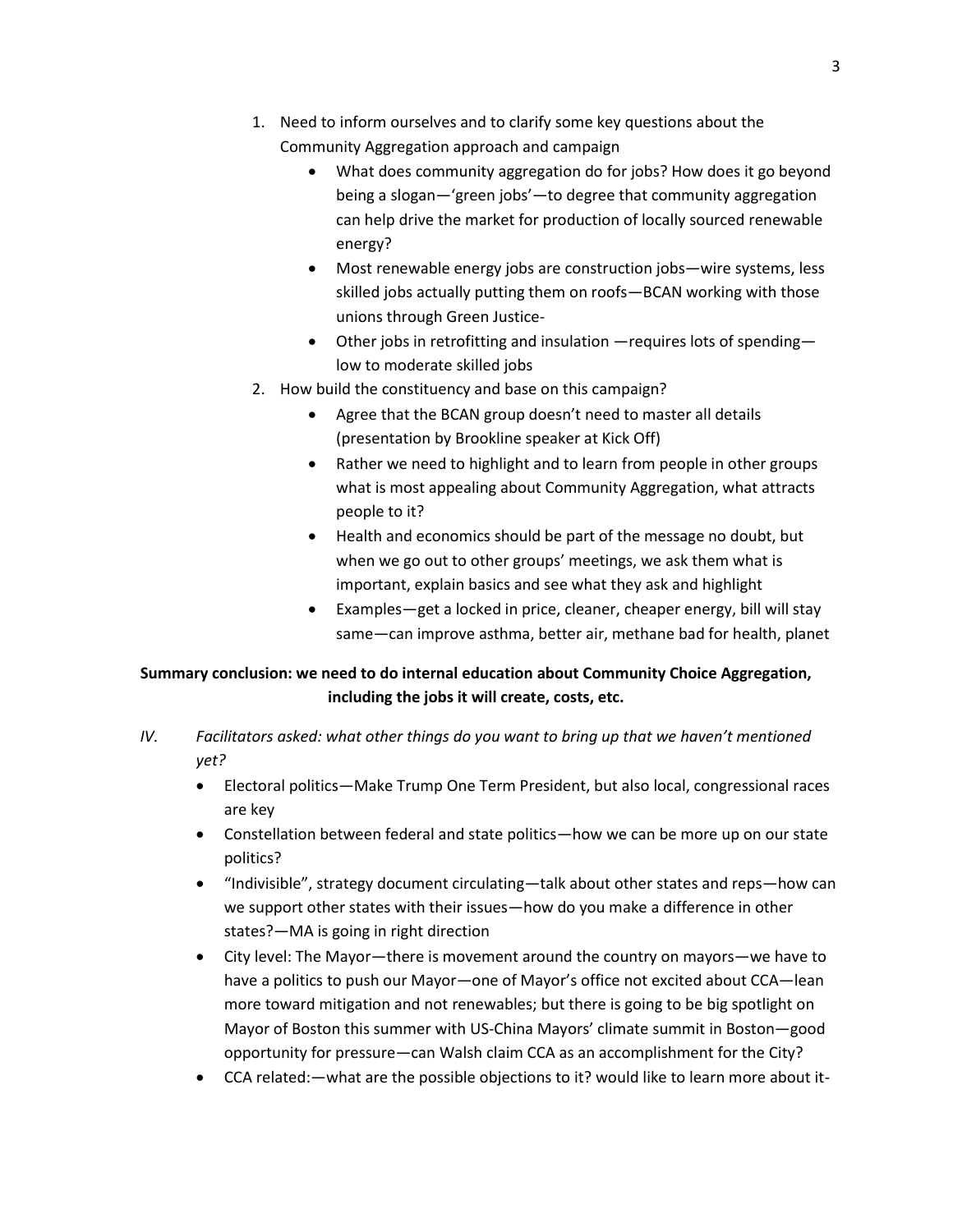-William, BCAN Organizer: I've been told CCA is not going to be cheaper for people's bills—it will be same or probably a little more-

- Fossil Free Somerville rep—working on developing new campaigns and so am here to learn—need messaging on climate change that offers something positive—giving people something better—a lot of messaging sounds like taking things away from people
- Mary D from Climate Action Brookline—how to build stronger alliances and how to share information and network—**Mass Power Forward focused on State House—Mass energy bills—State House March 30th (Jan 25 th? ) —lots of people there to figure out how to get better energy bills through the legislature—Forum with leaders from Power Mass forward as well as legislators—to become informed and active around upcoming bills**
- There are gonna be a lot of disappointed Trump supporters—I want to know how to talk to them
- Paris Accords—I want to know what to do in the near future on that-**Other topics raised:**
- 1. Human rights—to benefit people and other living beings through work on the climate
- 2. How have we failed in educating the public on the climate issues?
- 3. Women's march going to be happening—raise the issue of Climate Change issue at the Women's March—April @ 350 has called a huge climate demonstration—we should try to get everyone to go to—this didn't get mentioned-
- 4. These are radical times like we have never seen before—hope we will all stay open in responding to events —we have to support and take care of one another
- 5. Didn't talk about all the new construction—on Washington street—no one made an issue that these should be green buildings—talk to community groups with CCA's and push contractors to be green-US Green Buildings Council—they could have lots more green features—BUT energy code in this state is better than many others.
- 6. California pushes solar, requires it—this could emerge here possibly.
- 7. Judy longstanding BCAN member is excited about the new membership size—rapid growth—what will our formats of meetings be—she will keep eye on what our organization needs as it expands and how we proceed—

### **Two summary points:**

- 1. All anxious about how to present CCA—soon as possible have some kind of practice and break it down and how to say it.
- 2. So much construction going on in the city now—who is going power all that? Mike P. adds encouraging note: at least two ways to get a handle on that—BCAN connected to Back Bay group—they are focused on the 25 million square feet construction coming to Boston in next three years and how it's going to be powered calling themselves **Boston Clean Energy Assoc—and**